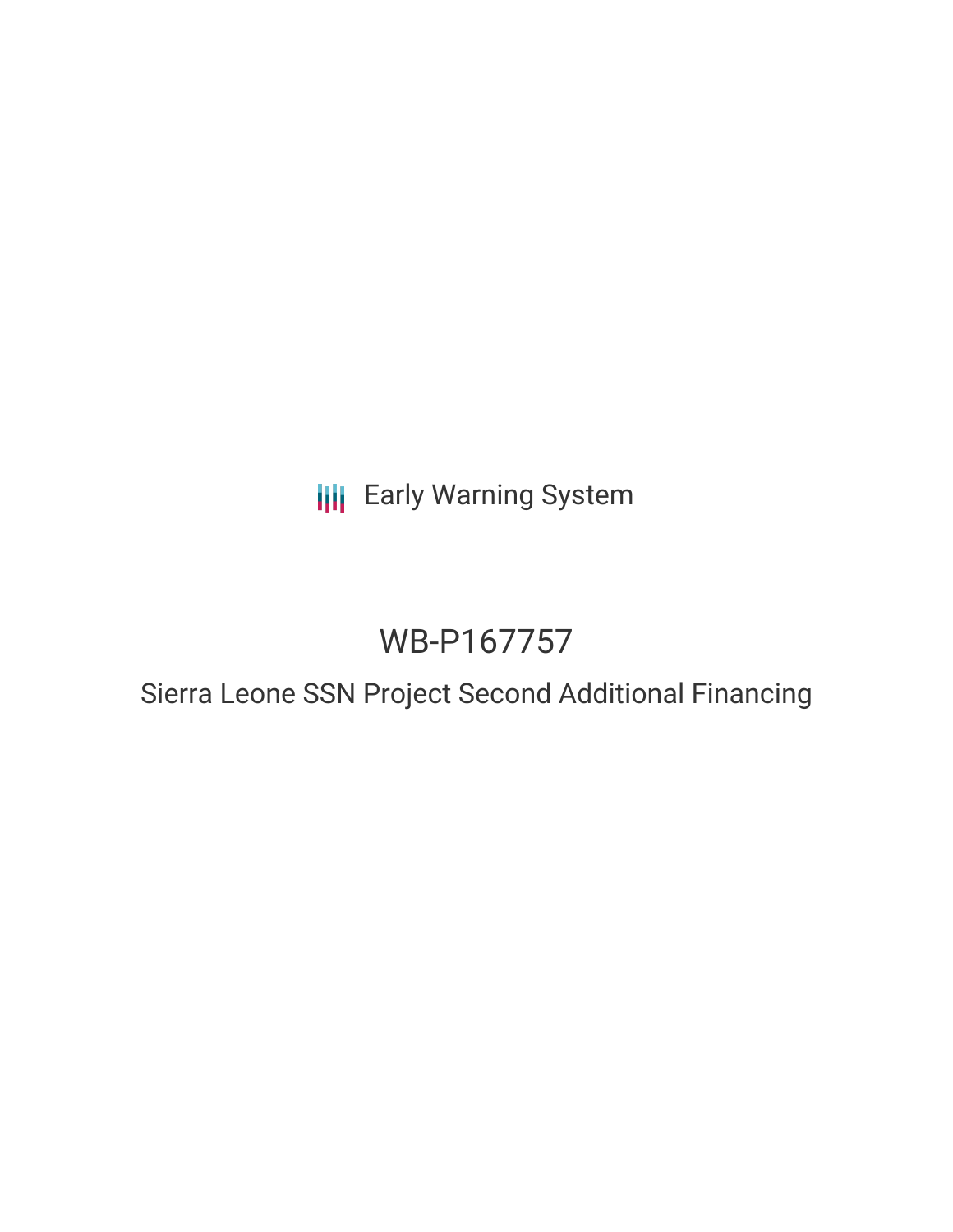

#### **Quick Facts**

| <b>Countries</b>               | Sierra Leone                      |
|--------------------------------|-----------------------------------|
| <b>Financial Institutions</b>  | World Bank (WB)                   |
| <b>Status</b>                  | Proposed                          |
| <b>Bank Risk Rating</b>        | C                                 |
| <b>Voting Date</b>             | 2019-07-01                        |
| <b>Borrower</b>                | <b>Government of Sierra Leone</b> |
| <b>Sectors</b>                 | Law and Government                |
| <b>Investment Type(s)</b>      | Loan                              |
| <b>Investment Amount (USD)</b> | $$30.00$ million                  |
| <b>Project Cost (USD)</b>      | \$32.50 million                   |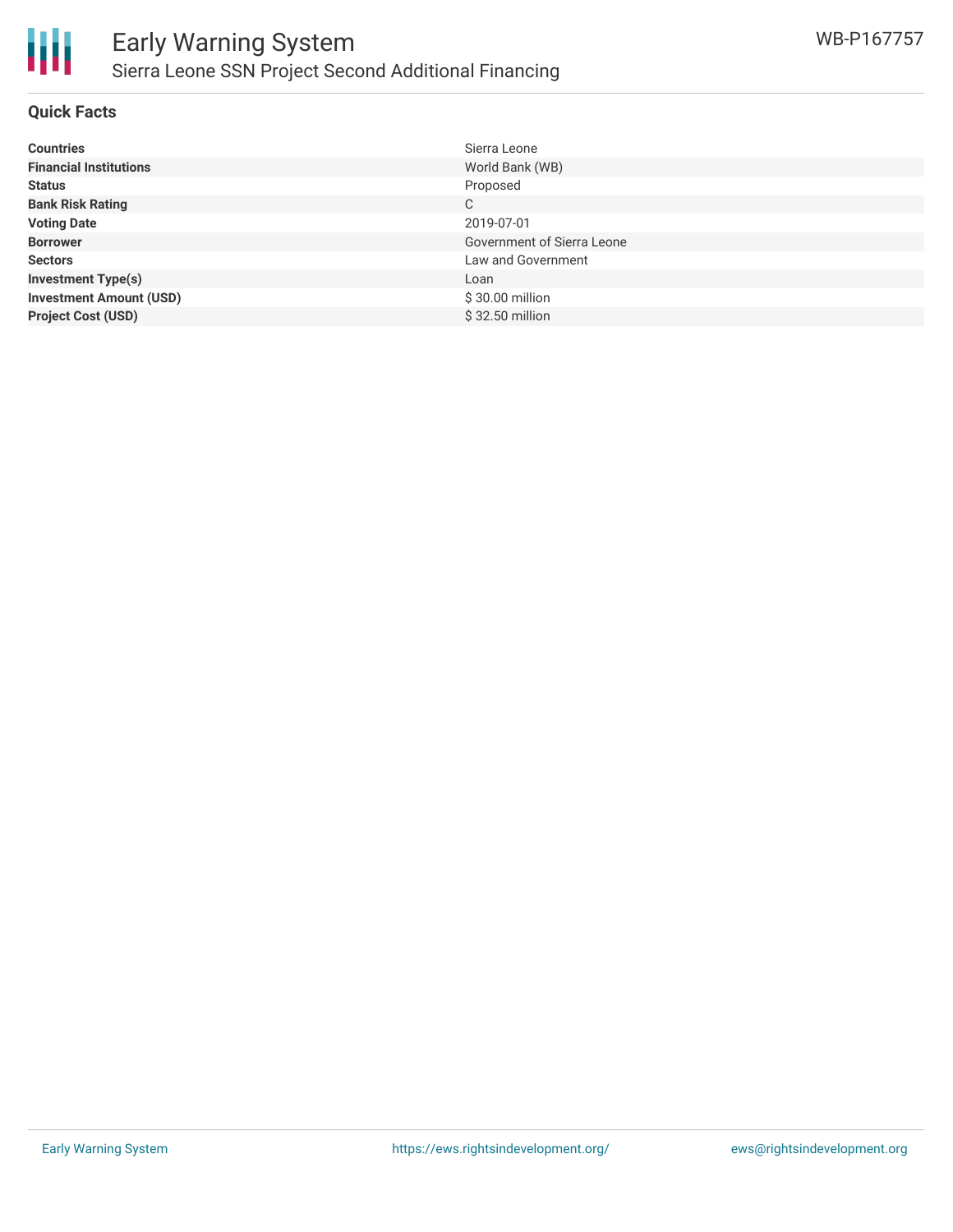

#### **Project Description**

According to bank documents, the project objective is to establish the key building blocks for a basic national safety net system and to provide income support to extremely poor households in Sierra Leone.

The proposed second Additional Financing (AF) aims to expand the coverage of the Social Safety Net (SSN) Project to provide income support to extreme poor households in all 16 districts of Sierra Leone, thus providing national coverage to the SSN program, and further strengthening the key building blocks of the country's basic national safety net system. The targeting system will be modified to better ensure the inclusion of extremely poor households with members who are disabled. The provision of behavioral change workshops will be enhanced to better contribute towards building human capital and subcomponent is added to finance the expansion of cash transfers to households affected by shocks.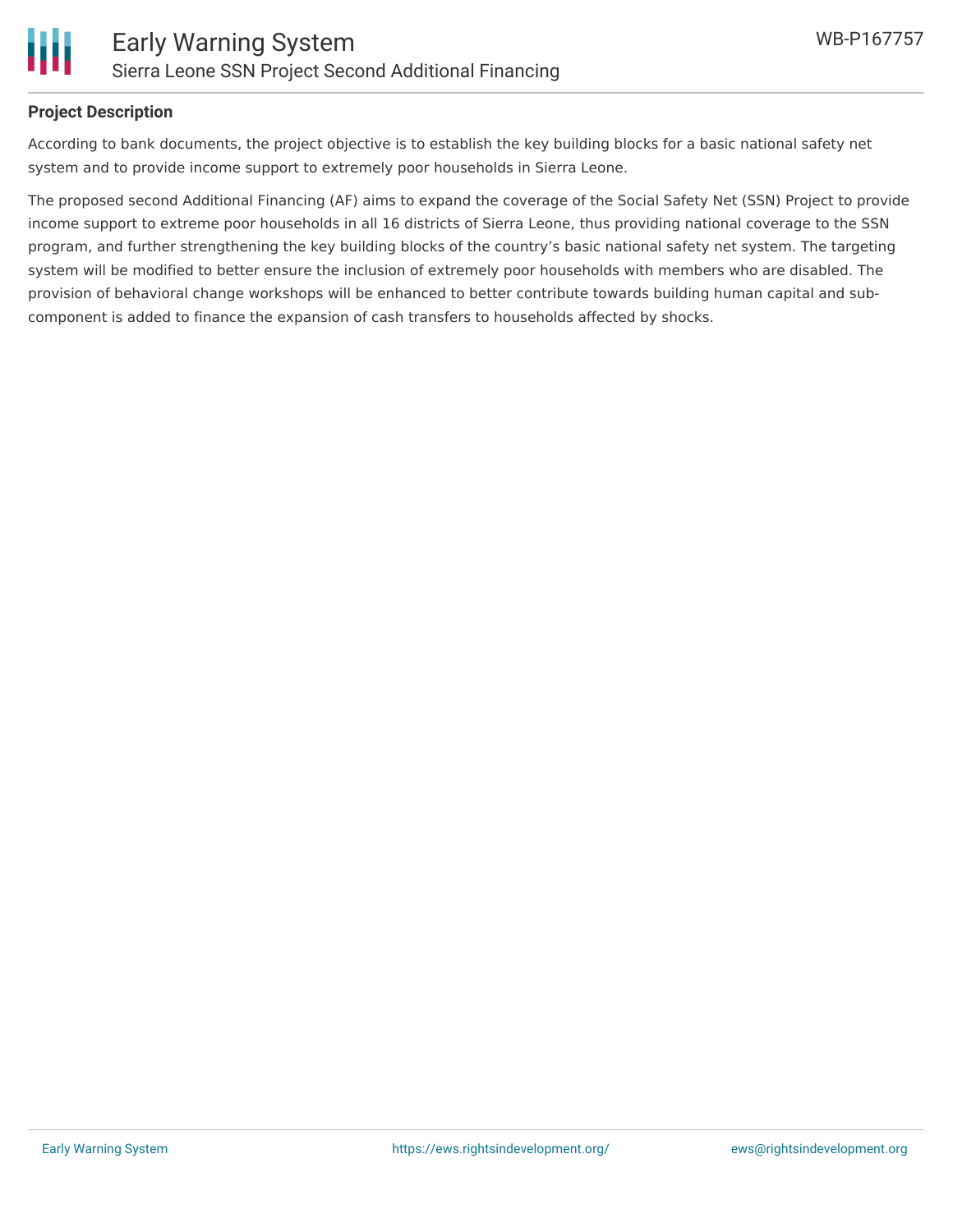

#### **Investment Description**

World Bank (WB)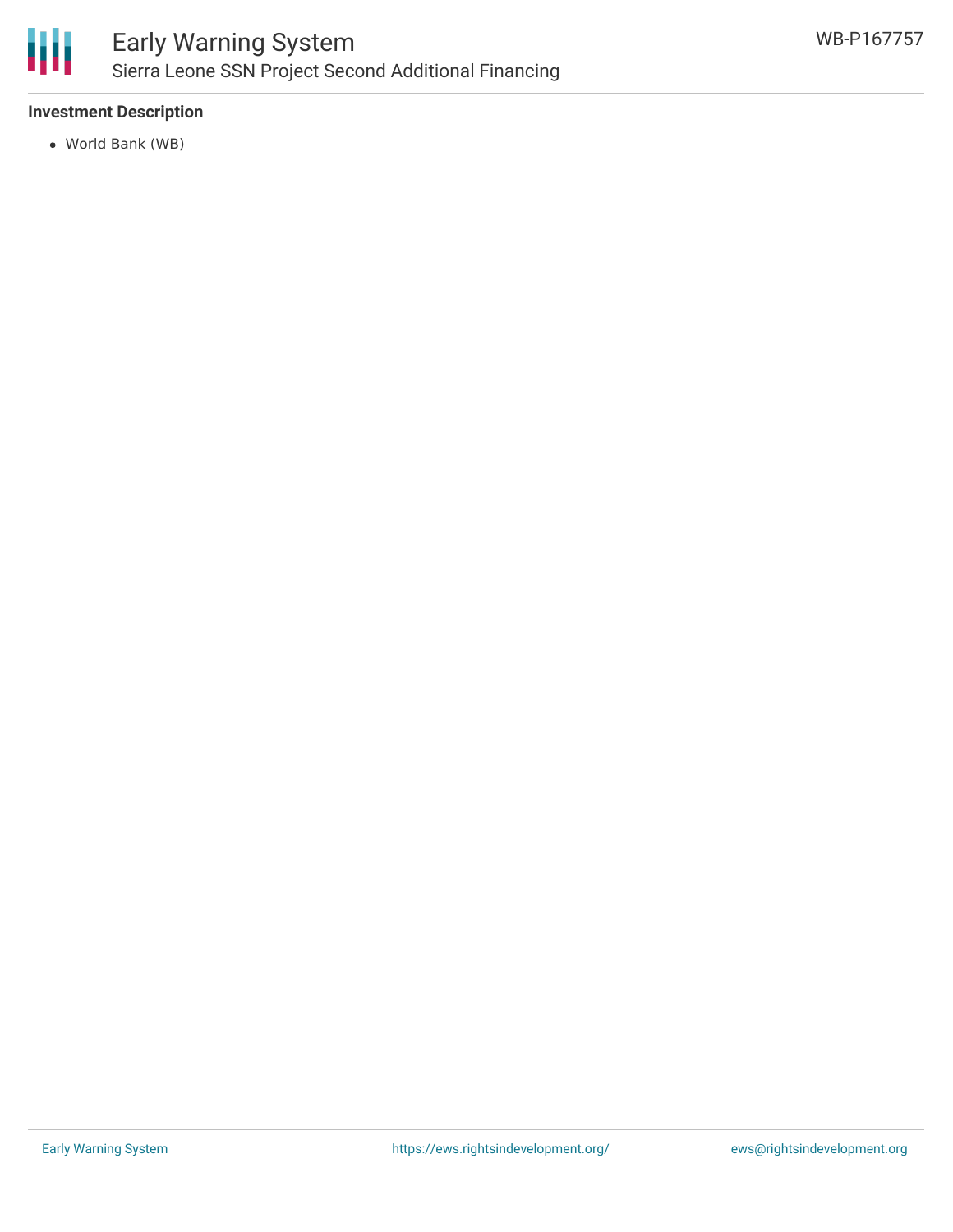

#### **Contact Information**

**World Bank:** Sarah Coll-Black Sr Social Protection Specialist Abu Kargbo Operations Officer

**Borrower:** Republic of Sierra Leone Alpha Sesay Manager, Project Fiduciary Management Unit, MOF [texcoco80@hotmail.com](mailto:texcoco80@hotmail.com)

#### **Implementing Agency:**

National Commission for Social Action Abu Bockarie Kokofele Commissioner, National commissioner for Social Action [abukokofele@nacsa.gov.sl](mailto:abukokofele@nacsa.gov.sl)

#### **ACCOUNTABILITY MECHANISM OF WORLD BANK**

The World Bank Inspection Panel is the independent complaint mechanism and fact-finding body for people who believe they are likely to be, or have been, adversely affected by a World Bank-financed project. If you submit a complaint to the Inspection Panel, they may investigate to assess whether the World Bank is following its own policies and procedures for preventing harm to people or the environment. You can contact the Inspection Panel or submit a complaint by emailing ipanel@worldbank.org. You can learn more about the Inspection Panel and how to file a complaint at: http://ewebapps.worldbank.org/apps/ip/Pages/Home.aspx.